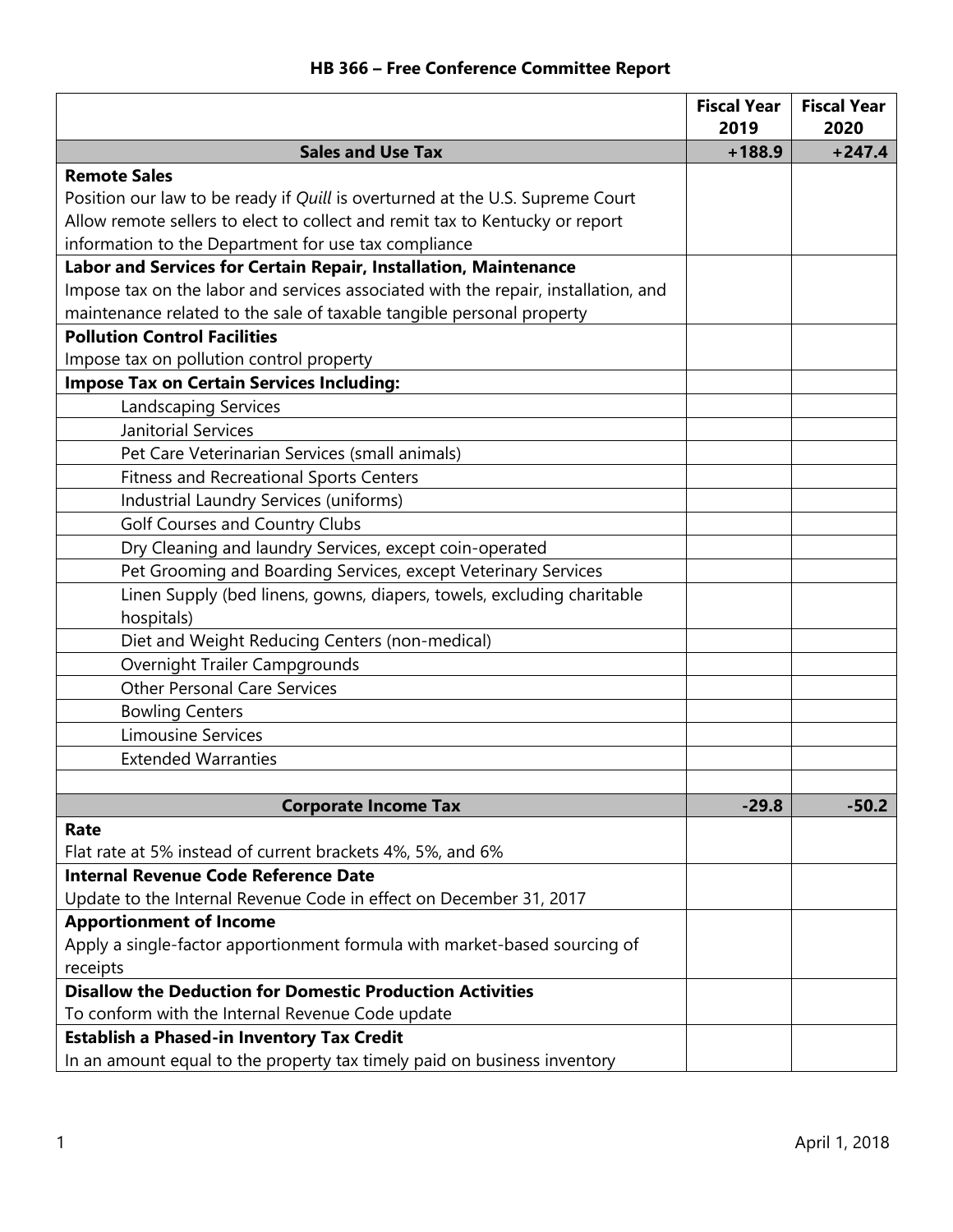|                                                                               | <b>Fiscal Year</b><br>2019 | <b>Fiscal Year</b><br>2020 |
|-------------------------------------------------------------------------------|----------------------------|----------------------------|
| <b>Individual Income Tax</b>                                                  | $-53.0$                    | $-61.1$                    |
| <b>Lower Rate</b>                                                             |                            |                            |
| Flat rate at 5% instead of current brackets of 2%, 3%, 4%, 5%, 5.8%, and 6%   |                            |                            |
| <b>Internal Revenue Code Reference Date</b>                                   |                            |                            |
| Update to the Internal Revenue Code in effect on December 31, 2017            |                            |                            |
| <b>Pension Income Exclusions</b>                                              |                            |                            |
| Decrease the threshold for pension income to \$31,110. Currently \$41,110     |                            |                            |
| <b>Disallow the Deduction for Domestic Production Activities</b>              |                            |                            |
| To conform with the Internal Revenue Code update                              |                            |                            |
| <b>Disallow Deduction for Cost of Medical Insurance</b>                       |                            |                            |
| <b>Disallow Deduction for Medical Expenses</b>                                |                            |                            |
| <b>Disallow Deduction for Taxes Paid</b>                                      |                            |                            |
| <b>Disallow Deduction for Interest Expense on Investments</b>                 |                            |                            |
| <b>Disallow Deduction for Casualty and Theft Losses</b>                       |                            |                            |
| <b>Disallow Deduction for Miscellaneous Deductions</b>                        |                            |                            |
| Disallow Deduction for Other Miscellaneous Deductions on the Return           |                            |                            |
| <b>Remove Personal Credit of \$10</b>                                         |                            |                            |
| Credit for each – taxpayer, spouse, and dependents                            |                            |                            |
|                                                                               |                            |                            |
| <b>Tobacco Taxes</b>                                                          | $+132.7$                   | $+112.0$                   |
| <b>Increase Cigarette Tax</b>                                                 |                            |                            |
| Increase by \$0.50 per pack, to \$1.10 per pack                               |                            |                            |
| Current rate is \$0.60 per pack                                               |                            |                            |
| Impose floor stock tax                                                        |                            |                            |
| <b>Impose tax on Electronic Cigarettes</b>                                    |                            |                            |
| Include Electronic Cigarettes as a Tobacco Product at the current rate of 15% |                            |                            |
| Impose floor stock tax                                                        |                            |                            |
| <b>Suspension of Tax Incentives</b>                                           | $+0.0$                     | $+0.0$                     |
| Kentucky Industrial Revitalization Tax Credit                                 |                            |                            |
| Kentucky Investment Fund Tax Credit                                           |                            |                            |
| Kentucky Angel Investor Tax Credit                                            |                            |                            |
|                                                                               |                            |                            |
| <b>KY-CPA Proposals</b>                                                       | $+0.0$                     | $+0.0$                     |
| Extend the time to protest an assessment to 60 days, currently 45 days        |                            |                            |
| Extend the time to report federal tax changes to 90 days, currently 30 days   |                            |                            |
| Eliminate the "pay-to-play" bond to appeal a tax assessment                   |                            |                            |
| Prohibit contingency fee contracts for tax collection                         |                            |                            |
|                                                                               |                            |                            |